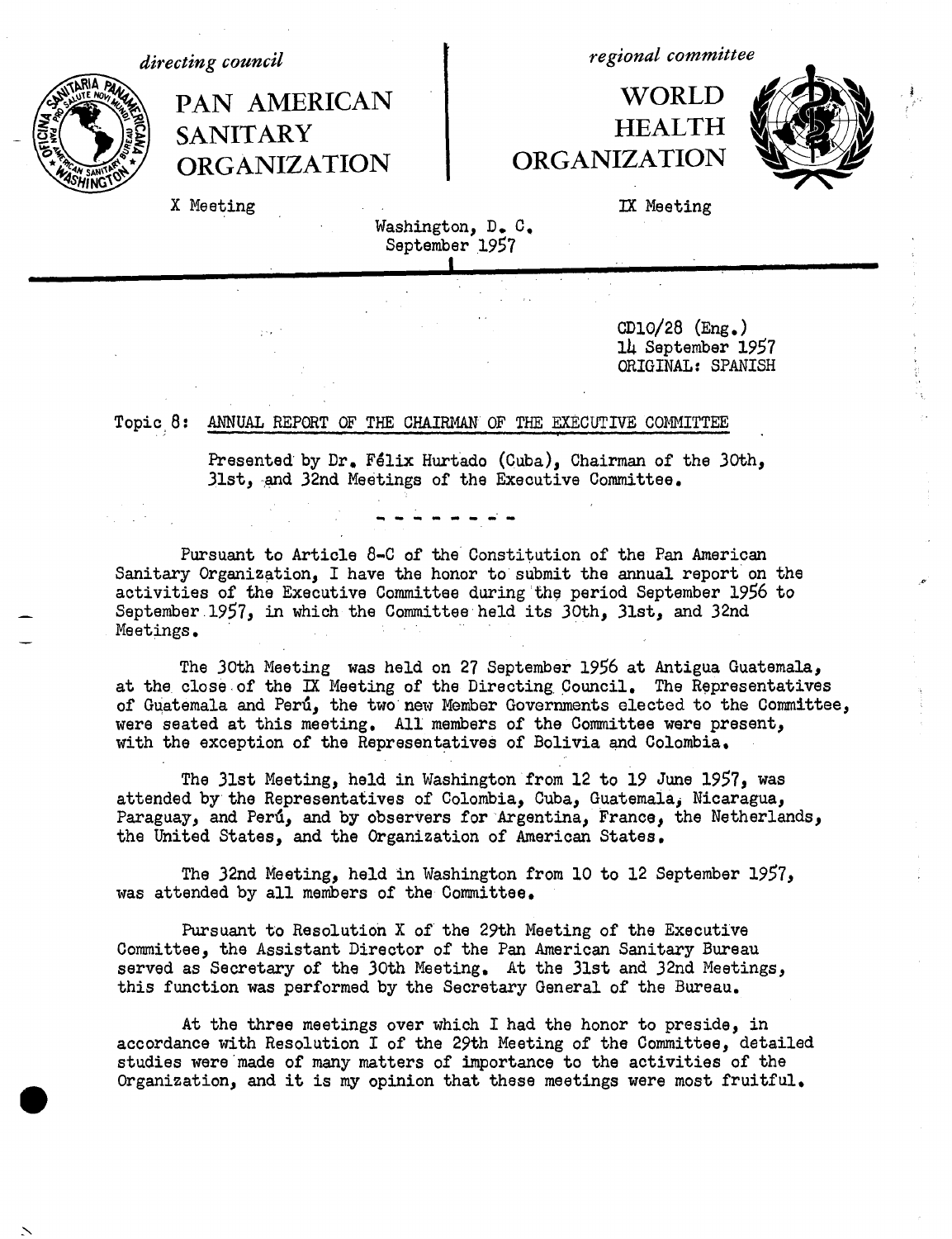**0**

All members of the Committee collaborated effectively in examining at length the problems brought up for discussion, as well as the over-all activities of the Organization.

The following are the principal topics examined by the Committee:

## Proposed Program and Budget for 1958

The Committee's foremost task during the year was, as is customary, the preparation, in cooperation with the Director of the Bureau, of the proposed program and budget of the Organization, which was submitted to the Directing Council for consideration.

For 1958 the Committee recommended for PASO a budget of \$3,191,520, representing an increase of \$791,520 over that of the preceding year, with assessments on Member States amounting to \$3,100,000. The Committee examined in detail the budget estimates and the proposed increases, totalling \$191,520 over the provisional draft budget presented to the IX Meeting of the Directing Council in September 1956. This rise is due to increased operating costs in the PASB and to increased staff and field requirements.

In approving the 1958 proposed program and budget, the Committee instructed the Director to present it to the Directing Council in a single document which would contain also the 1959 proposals for the WHO Region of the Americas and the provisional draft of the 1959 proposals for PASO, the latter two for presentation to the 32nd Meeting of the Executive Committee for review before their transmittal to the X Meeting of the Directing Council.

The Committee also approved a change in the form of presentation of the budget documents, with a view to establishing a clearer distinction between operations financed with funds of the regular PASO budget and other funds administered by PASB, and those financed with WHO and Technical Assistance funds.

During the budget discussions, the Committee was informed that the Inter-American Committee of Presidential Representatives, at its meeting in May 1957, drew up recommendations on nutrition programs and on programs for malaria eradication and for intensification of the control and eradication of communicable diseases of social significance, but it did not specifically recommend the appropriation of funds for these activities, which means that the PASO will have to depend on its own funds for the execution of these activities.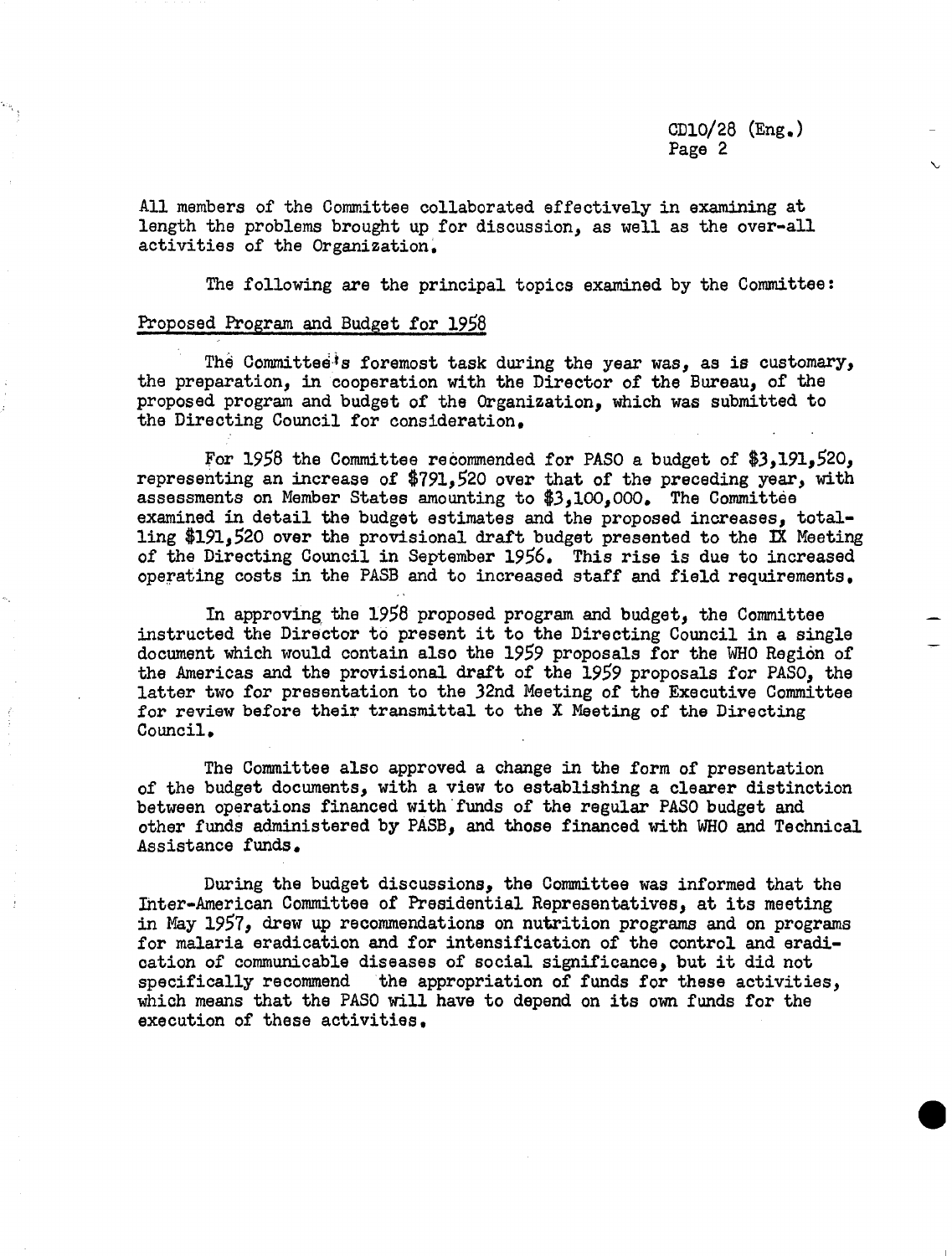# CD10/28 (Eng.) Page 3

# Proposed Program and Budget of the WHO for the Region of the Americas for 1959

The Committee, at its 32nd Meeting, examined the above proposed program and budget, amounting to a total of \$1,599,364, The tentative ceiling set for this Region by the WHO Direotor-General for 1959 is  $$1,602,112,$  of which  $$1,115,000$  relates to field activities. The Committee approved this proposed program and budget for transmittal to the Directing Council, recommending that the Council authorize its transmittal to the WHO Director-General, so that he may take it into consideration when preparing the WHO budget for 1959.

### Provisional Draft of the Program and Budget of PASO for 1959

At the same meeting the Committee, after a detailed study, approved the above provisional draft to serve as the basis for the preparation of the 1959 proposed program and budget of PASO, which will be submitted to the 34th Meeting of the Executive Committee for consideration and to the XV Pan American Sanitary Conference for final approval. The provisional draft proposes a budget in the amount of  $\frac{1}{2}L$ ,000,000, representing an increase of  $$808,180$  over the budget for  $1958$ . The Committee agreed to propose that the Directing Council take note of the said draft.

### Expanded Program of Technical Assistance

The Committee, at its 31st Meeting, studied the problems arising from the new Technical Assistance system under which it is the governments themselves that distribute the total TA funds they receive among the various branches of their public administration. In this matter, the Committee recommended that the Directing Council invite the Member Governments to give suitable instructions to their representatives in the United Nations with a view to promoting an adequate revision of the decisions of ECOSOC relating to the Expanded Program of Technical Assistance, in order that the contributions coming from that body for public health programs in the Americas may be made through the Pan American Sanitary Organization in its dual capacity as inter-American specialized organization of the Organization of American States and regional organization of the World Health Organization for the Western Hemisphere.

## Malaria Eradication

In the course of the 31st Meeting, the Committee had the opportunity to hear a report on the status of the malaria eradication campaign in the Americas, presented by the Chief of the Bureau's Malaria Eradication Office.

The Committee also studied a general plan proposed by the Director for PASO's participation in the malaria eradication campaign during the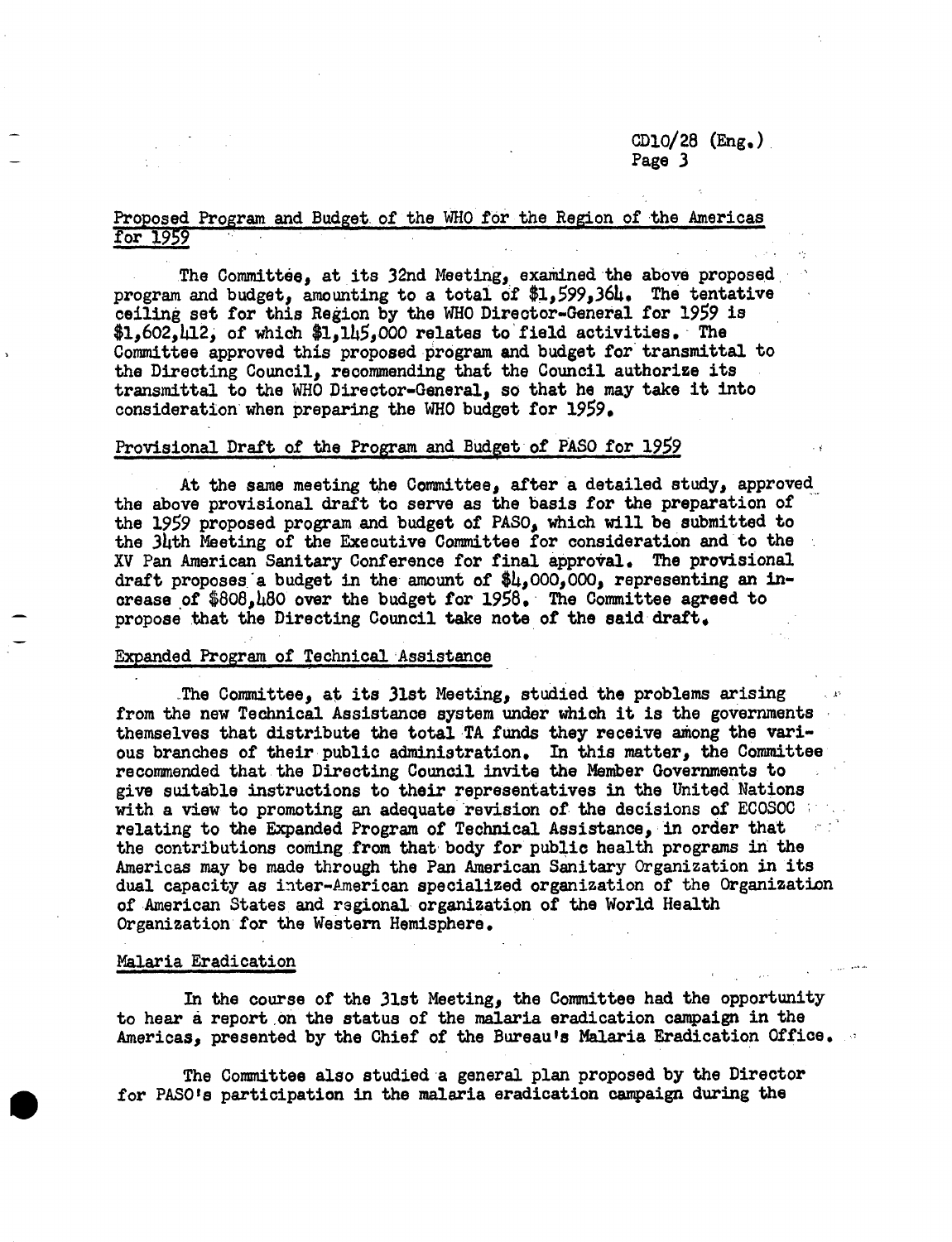# CD10/28 (Eng.) Page 4

period 1957-1965, and recommended that the Council approve that plan. According to estimates made by the Bureau, the total effort in the continent-wide malaria eradication campaign will cost \$1 $\mu$ 4.406.370. An amount of \$40,039,997, is estimated for the total international portion of the hemisphere-wide campaign, or 27.7 per cent of the entire estimated cost. Of this latter figure, the UNICEF Executive Board has approved, in principle, contributions of  $$14,234,047$  and it is anticipated that this body will contribute an additional  $$5,534,853$ .

The Executive Committee also expressed its gratitude to the Governments of the Dominican Republic, the' United States, and Venezuela for their contributions to the PASO Special Malaria Eradication Fund, and it accepted the Director's suggestion that in future the Bureau prepare a special document on the utilization of this Special Fund, to appear each year as an annex to the PASO program and budget.

## Conditions of Employment and Other Personnel Matters

At its 30th and 31st Meetings, the Executive Committee confirmed a series of amendments to the Staff Rules, as presented by the Director. Among them were several important changes that had been approved by the United Nations General Assembly and by the WHO Executive Board, whose effect was to equalize conditions of employment of regular and project staff, but which created certain differences between the conditions of employment of the headquarters staff and the field personnel. With respect to this matter, the Director presented to the 32nd Meeting of the Executive Committee a detailed report together with a statement of basic principles for the development of better conditions of employment for international public health personnel. The Committee agreed to forward the document to the Directing Council for information and study and to recommend that it authorize the Director of the Bureau to negotiate with the Director-General of the WHO for the acceptance of the statement of principles that may be approved by the Directing Council and for the implementation of those principles through the adoption of revised Staff Regulations and Rules based thereon.

The Committee also took note, at its 31st Meeting, of the progress report on the study of salaries and other compensations offered to public health workers in the Americas, a study that was entrusted to the Director by the IX Meeting of the Directing Council.

#### Modification of the Rules of Procedure of the Executive Committee

At its 31st Meeting, the Committee amended Article 30 of its Rules of Procedure for the purpose of reducing the costs of its meetings. This change consisted in eliminating the précis minutes of plenary sessions of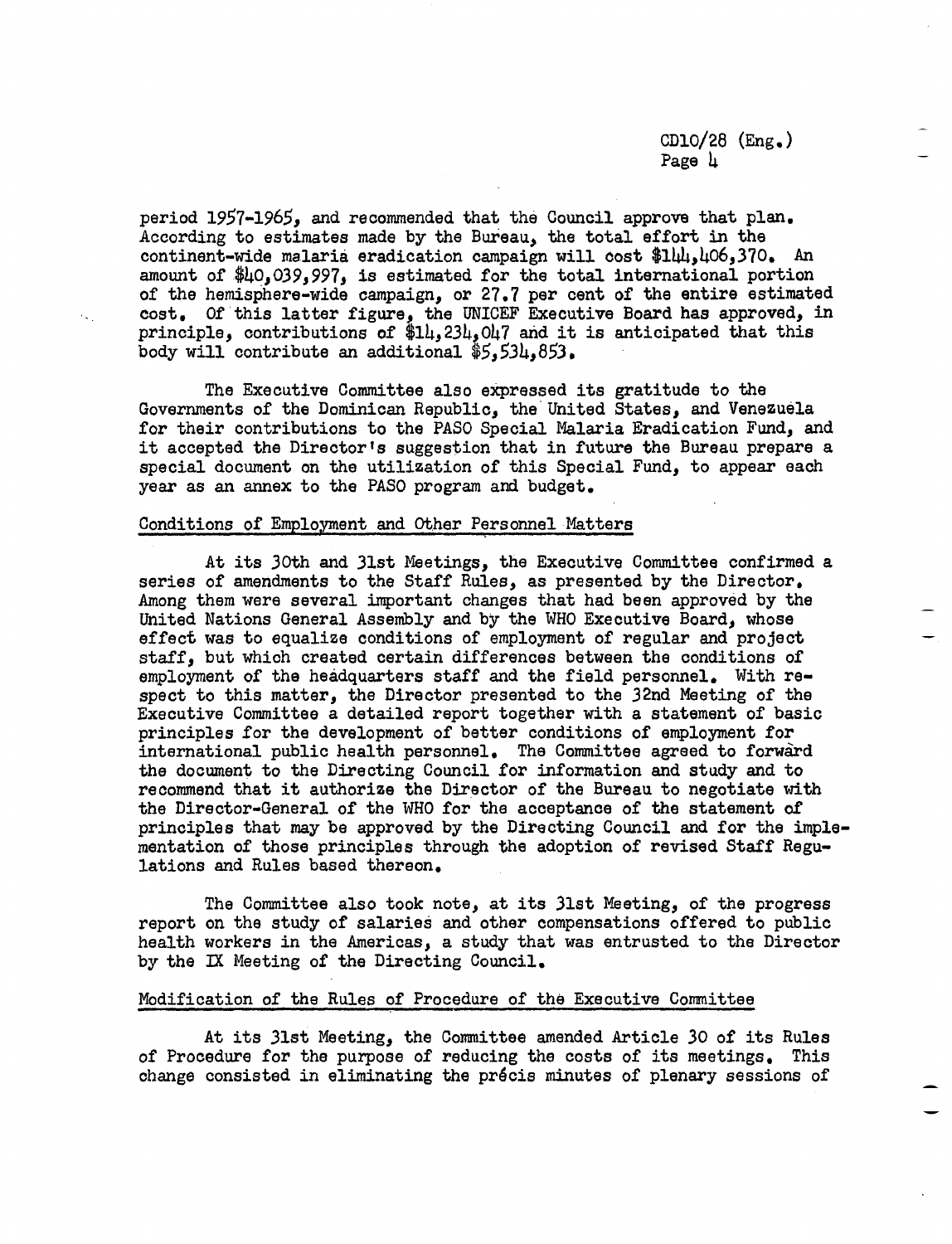# CD10/28 (Eng.) Page 5

さいぎりびょう ほっぱく かいせん 道がれない こうきりゅう えいかいち 海 かりのかい アープ・パンプ かくかい アルト サイト・ 博興 ついばん 意識(論) (の)いちがく

the Committee and preparing'instead an expanded Final Report containing, in addition to the preamble, a brief'summary of the working document and ' of the discussion held on each topic, together with the resolution adopted thereon, This system was put into practice at the last two Committee meetings, with satisfactory results,

## Financial and Administrative Matters

At its 31st Meeting, the Committee examined the reports of the Director on the Emergency Revolving Fund and the Working Capital Fund, and recommended to the Directing Council that the level of the Working Capital Fund be established at 60 per cent of the approved budgets of the Organization for 1957 and subsequent years, and that the Director of the Bureau be authorized to meet the necessary increases by the transfer of surplus funds that may result in 1957 and subsequent fiscal years. The Committee also authorized a transfer of credits between parts of the 1957 PASO budget, and took note of the report presented by the Permanent Subcommittee on Buildings and Installations, It also introduced certain amendments in the Financial Regulations of the PASB, made possible by the better administrative control over outstanding commitments of the Organization.

Finally, the Committee approved the transmittal of the financial report of the Director and the report of the External Auditor to the Directing Council, recommending to Member Governments that quotas in arrears be paid in the immediate future and that the quotas for 1957 be paid during this year.

#### Tenth Anniversary of the Constitution of PASO

Considering the fact that this is the tenth anniversary of the signing of the Constitution of'the Pan American Sanitary Organization, the Committee, at its 31st Meeting, resolved to hold a formal session to commemorate this event. Addresses will be delivered by the Director of the Bureau, a representative of the OAS, and the Chairman of the Executive Committee, and the Director-General of WHO has also been invited to speak at the ceremony,

## Draft Agenda of the X Meeting. of the Directing Council

At its 31st Meeting, the Committee examined and approved the draft agenda of the X Meeting of the Directing Council, which was submitted to that body for consideration.

#### Other Matters

In the course of these three meetings the Committee examined, in addition to the topics mentioned, certain other matters on which resolutions were adopted. Among them were those relating to the fellowship